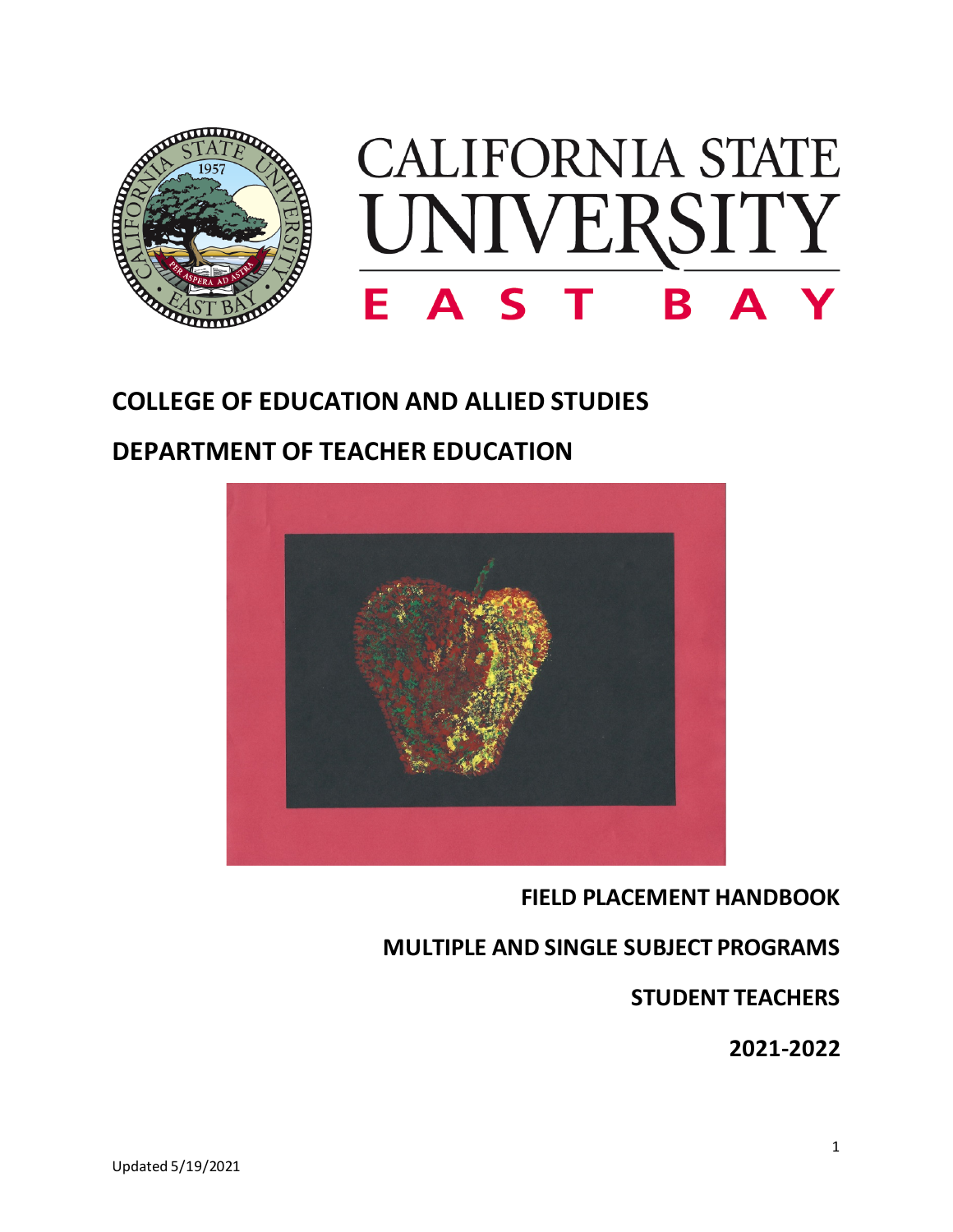# **Contents**

## <span id="page-1-0"></span>**OVERVIEW AND STATUTORY REQUIREMENTS**

This handbook will help you understand the policies and procedures for fieldwork, also known as fieldwork, student teaching, field placements or clinical experience. All candidates working towards a multiple or a single subject credential in the state of California must complete approximately 600 hours of fieldwork over two semesters that prepares them to lead a classroom. The fieldwork can only be accomplished while you are enrolled in a credential program and it must be done over the duration of two semesters. The basic requirements for fieldwork hold true whether you are a traditional student teacher or a student teacher under contract (intern credential), although there are additional requirements if you are a student teacher under contract. These are found in the Intern Handbook.

The requirements for fieldwork include approximately 600 hours of fieldwork and a significant amount of solo teaching. The Teacher Credential programs at CSUEB track these hours using an App called Time to Track. Candidates are required to purchase a one-year subscription. Specific instructions for using Time to Track will be covered in your Fieldwork Seminar course. The Teaching Credential Programs at Cal State East Bay have determined that our model meets these requirements for traditional student teachers and we do not require recordkeeping by candidates to prove this.

The California Commission on Teaching Credentialing states the following as regards clinical experiences:

*It is the expectation of the Commission that fieldwork experiences evolve over the course of the program, increasing in responsibility as the candidate moves closer to completion of the preparation program and licensure. Clinical experience can encompass a wide variety of activities that range from observation of veteran teachers*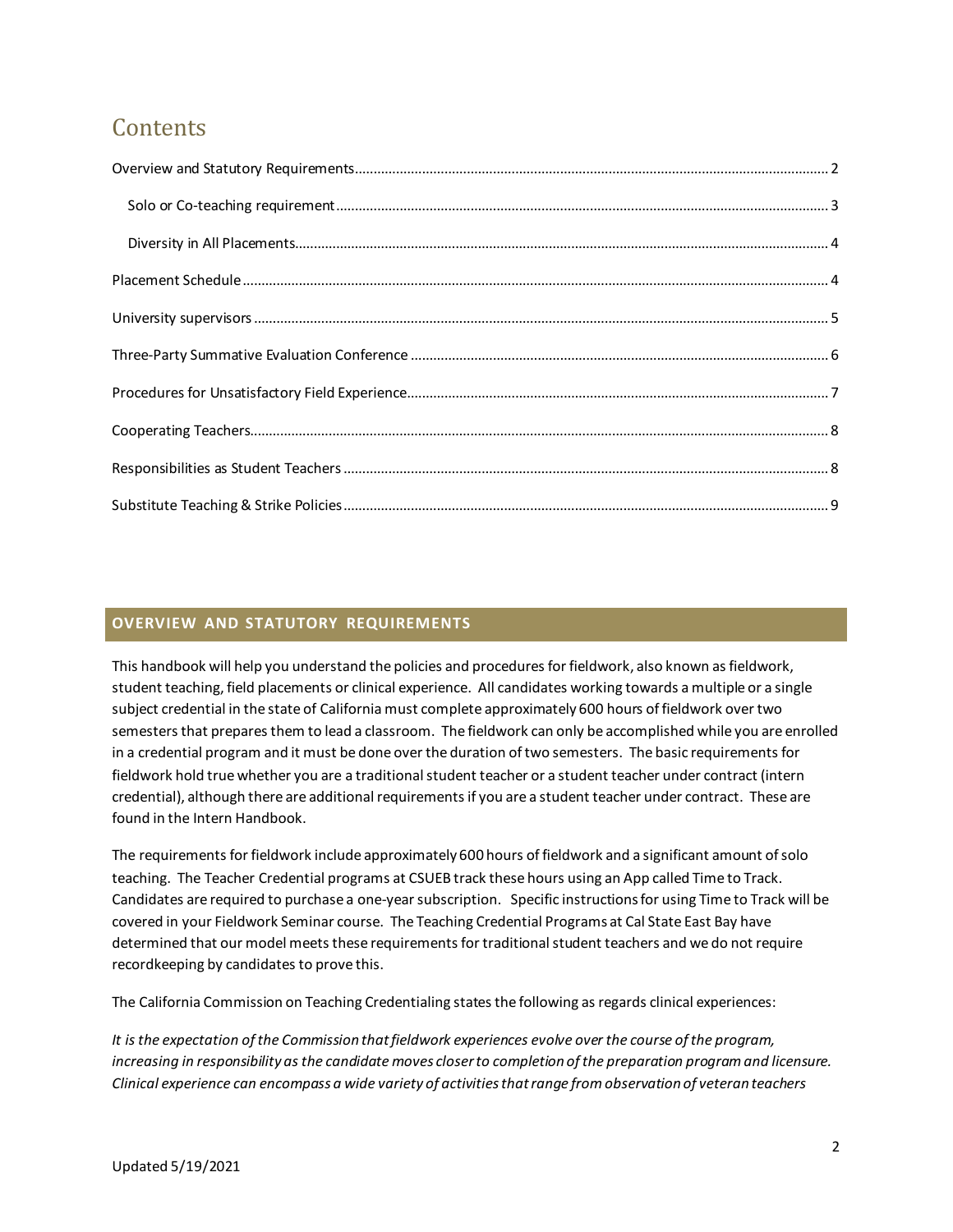*modeling good practice in instruction, to beginning practice using various teaching strategies in diverse settings, to assuming full responsibility for students in the classroom, and demonstrating pedagogical competence.* 

*The 600 hours of supervised clinical practice is required of all candidates, regardless of pathway and occur throughout each candidate's preparation program ("across the arc of the program").* 

*Placements must be selected to provide the candidate with experiences that allow him or her to practice and acquire the knowledge and skills included in the TPEs.* 

*Clinical Experiences must be under the guidance and supervision of a district employed supervisor/master teacher, veteran practitioner, program supervisor and/or course instructor. Hours of instruction by a candidate in a classroom where the district employed supervisor/master teacher is not presentmay qualify toward the 600 hours as long as these hours of instruction are prepared with and guided by one or more designated supervisors selected and approved by the program for the purpose of supervision (Co-teacher, mentor, university supervisor, faculty, etc.) and are followed by designated time for reflection. This guidance and supervision may occur in person or via technology assisted communication.*

*Examples of appropriate activities that may be included in the 600 clinical practice hours include:* 

- *Guided and supervised teaching including whole class instruction, small groups, and other direct contact with students, including solo teaching,*
- *Co-planning time, with veteran practitioners for lessons that the candidate will deliver,*
- *Working with veteran practitioners, grading and analyzing student work, reflecting on lessons, and planning for the needs of individual students*
- *Time working with professional learning communities, grade level and department meetings.*

These activities may occur in classrooms, in virtual learning environments, or in a hybrid that includes both modalities.

*Candidate observations of classroom teaching may or may not qualify toward the 600 hours. Only those that are intentionally designed by the program, occur in placements that are selected or approved by the program, and are for the purpose of helping candidates understand the link between specific objectives in coursework and teaching practice may qualify as part of the 600 hours.* 

*Among activities that should not be included in the 600 hours are general lesson planning done independently by the candidate, or hours spent supervising extracurricular activities. In addition, mock instruction or observation of fellow candidates (and without TK-12 students) as part of a course would not qualify as part of the required 600 hours.* 

### <span id="page-2-0"></span>SOLO OR CO-TEACHING REQUIREMENT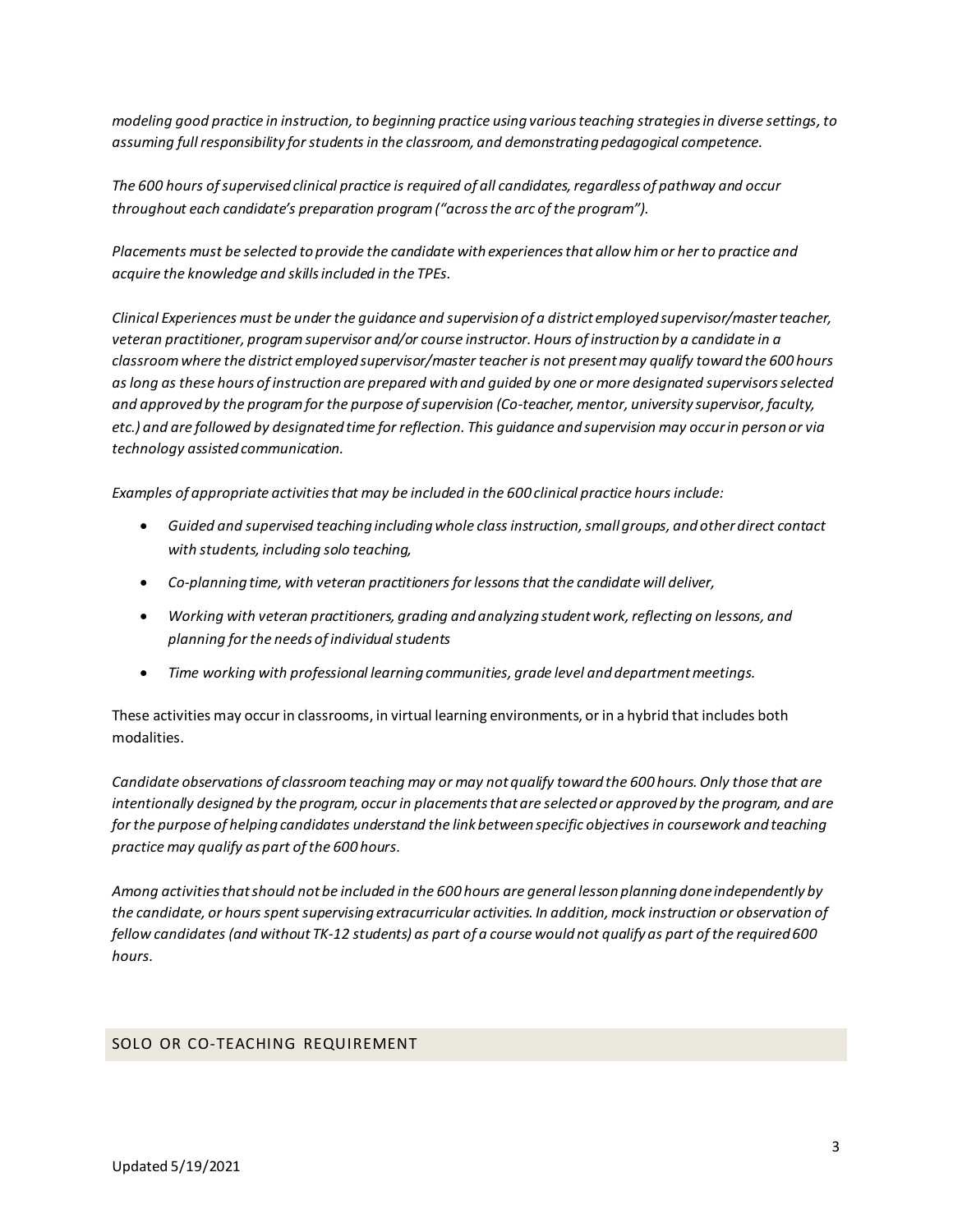*Program Standard 3 Language: "Student teaching includes a minimum of four weeks of solo or co-teaching or the equivalent"* 

*1. "Solo or co-teaching or the equivalent" includes those activities in which the candidate plans or co-plans the lessons, delivers the lessons, and assesses or grades student work. During this period, the candidate is expected to fully participate within the school environment and experience and understand the full range of activities and* responsibilities of being a teacher of record. The solo teaching experience must provide the candidate with an *authentic teaching experience and the opportunity to demonstrate pedagogical competence.* 

*2. The minimum time requirement (4 weeks) for the solo or co-teaching period is to ensure that the candidate experiences the full range of instruction rather than sporadic lesson delivery. During this time the candidate should be fully responsible for: planning lessons based on the students in their classroom, delivering the lessons, monitoring student progress toward achieving the academic goals included in the lessons, informal and formal assessment of students, and reflection of their teaching practice.* 

#### <span id="page-3-0"></span>DIVERSITY IN ALL PLACEMENTS

*1. In all clinical practice placements, candidates should have significant exposure to school settings that reflect the full diversity of California public schools.* 

*2. Prior to placing student teaching candidates, programs should review the demographics of the school to ensure a "diverse school setting" that reflects California's public schools. The TPEs provide a valuable definition of "all students" that should be used by programs in making this determination. Programs must ensure that the placement is a diverse school setting relative to all of the following, and may be required to provide evidence at the time of the site visit:* 

*a. race, ethnicity of the students* 

*b. number of students from families below the federal poverty level, number or percentage of students on scholarship, tuition assistance, or other proxy that demonstrates that the school serves students from families in lower socio- economic income ranges* 

*c. languages spoken by the students, including English learners* 

*d. the inclusiveness of the school for students with disabilities and the process for students to receive additional services, i.e. student study team and individualized education program processes* 

In addition, the CTC requires that the curriculum taught in the schools during fieldwork align to California content standards.

#### <span id="page-3-1"></span>**PLACEMENT SCHEDULE**

**Exact dates for the placements may change due to the needs of the individual districts in which the candidates are placed and health restrictions due to the COVID-19 pandemic.**

#### **Fall Semester Placement I**

This placement begins approximately at the start of CSUEB fall semester and ends at its conclusion, sometime in December. Student teachers are required to spend five instructional hours per day in the classroom of the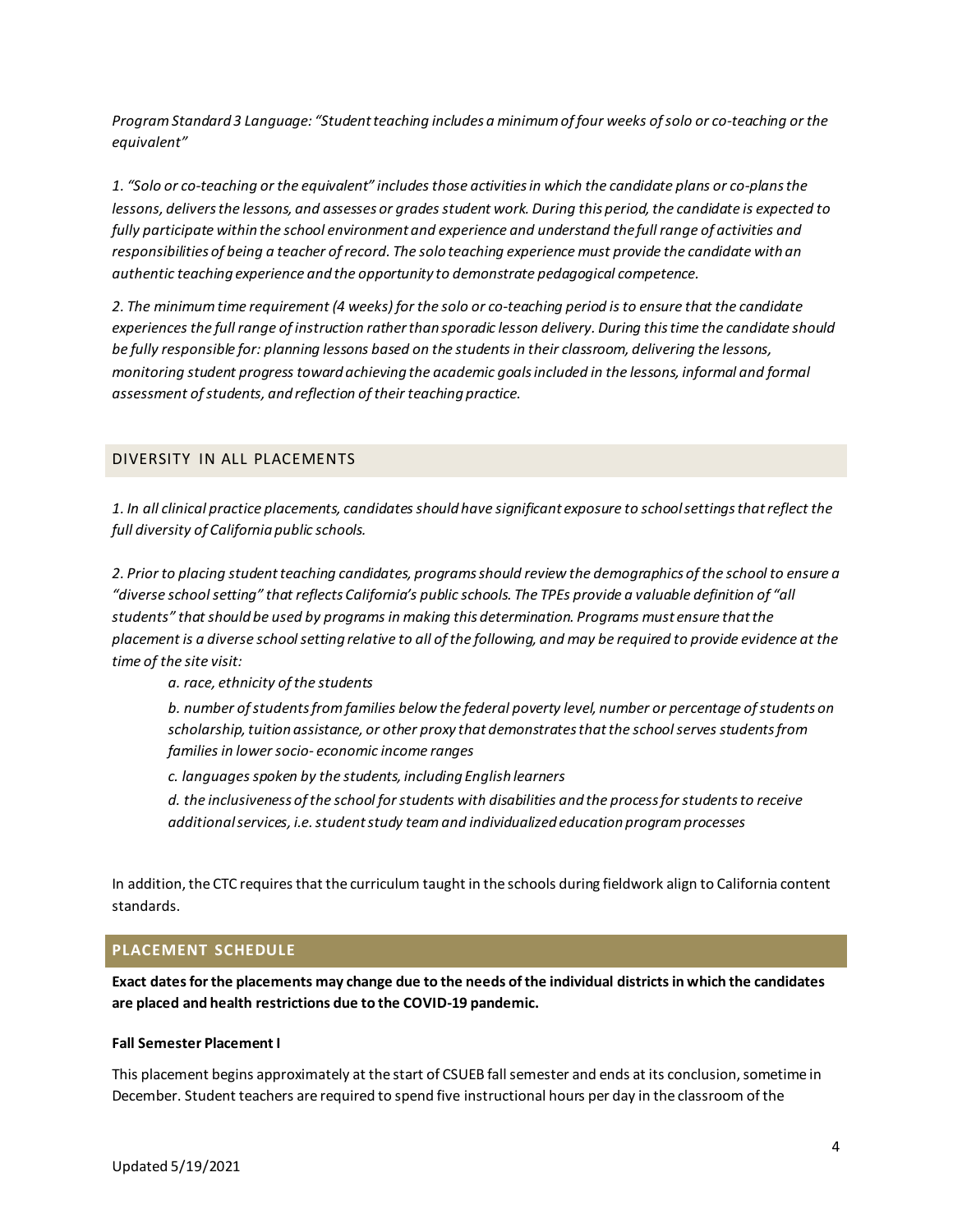cooperating teacher's classroom, four days a week. Candidates begin by observing the classes taught by the cooperating teacher. Gradually, they move into team-teaching during the instructional hours. They ultimately take responsibility for facilitating one hour per day while continuing to team-teach/assistthe remaining time. Candidates will solo teach and/or co-teach one class for two weeks. The university supervisor and the cooperating teacher will determine the best time for solo teaching. (Note: Interns follow their district or school calendar).

Many school districts might be using virtual learning environments solely or as part of the school day. Student teaching can still take place in a virtual environment, although we recognize that may change the pattern of how you participate in fieldwork. The program will be flexible in considering how a candidate meets the requirements,

#### **Spring Semester Placement II**

This placement begins on the first day of the spring semester, commonly just after the Martin Luther King, Jr., holiday. Student teachers are required to spend five instructional hours per day in the classroom of the cooperating teacher's classroom, 4 days a week. During spring semester candidates will solo or co-teach usually for a minimum of two weeks. It is recommended by Cooperating Teachers that student teachers spend several weeks being at school "full time," that is shadow entire days at school. We urge candidates to do this, within any parameters set by COVID-19 health issues.

Candidates should stay in their placements during the CSUEB spring break. The spring semester placement officially ends with CSUEB commencement.

The exact sequence of student teaching is determined by the cooperating teacher, university supervisor, school district calendar, and candidate as well as any health mandates due to the COVID-19 pandemic. Please note that some school districts are going to request that you begin your placement immediately after New Year's or that you stay until school ends in June. It is up to each candidate to decide how to respond to such requests. The program will not penalize you if you decline the district's request but the district may then opt not to take you as a student teacher. The program has no control over that. More importantly, there is a reasonable chance that the district may offer you a job in the future and your maintenance of good will is valuable.

## <span id="page-4-0"></span>**UNIVERSITY SUPERVISORS**

University supervisors represent the university in the schools and play a key role in the SB 2042 credentialing process. They serve as liaisons to cooperating schools and to the university. Supervisors observe and evaluate the student teacher in the classroom placement. They help the candidate to relate his/her teaching experiences to previous academic training and current professional preparation and practice. They also explain and reconcile any differences between the philosophy or methods employed by the cooperating teacher or site partner and those presented in the credential program.

#### **Protocol**

It is important that the Cooperating Teacher, University Supervisor, and candidate have multiple means of communicating. We strongly recommend that candidates take the responsibility for ensuring this and help to set up a zoom meeting in which everyone can introduce themselves.

During fall semester 2021, supervision could occur remotely via the GoReact platform, in-person classroom visits, or a combination of both observation modalities. This is determined by district policies, health guidelines, and/or the specifics of the fieldwork assignment. Supervisors observe the candidate facilitate six (6) or more lessons that are evenly spaced over the course of each semester's placement. At the end of the field placement, supervisors set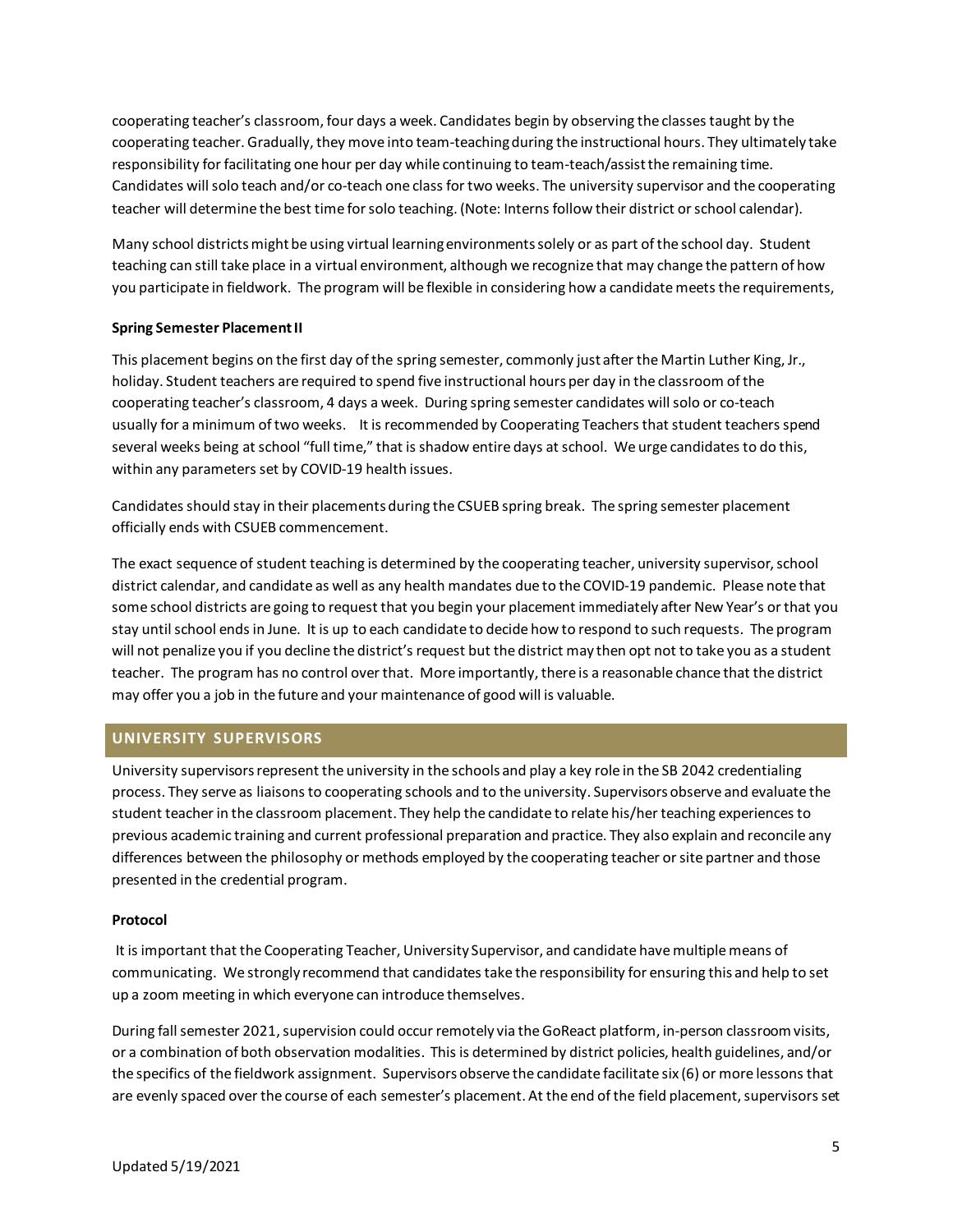up a zoom three-party formative evaluation conference with the candidate and either the cooperating teacher (traditional student teachers) or site administrator (student teachers under contract). At the conference, the supervisors and either the cooperating teacher or site administrator evaluate the performance of the candidate.

#### **University Supervisors:**

- 1. Prepare a document that outlines their supervision and scheduling practices, encourages open communication among the four parties, and provides their contact information. (This document is provided to the candidate, cooperating teacher or site partner, and the school site administrator.);
- 2. Observe the candidate deliver lessons and review the candidate's lesson plans, plan book, and reflections every school visit;
- 3. Provide the candidate written feedback that aligns with the TPEs, highlights commendable practices, and identifies areas in which improvement is needed and offers suggestions for improvement;
- 4. Track and report to the CSSC and program coordinators both their and the Master Teacher's Summative Evaluation of the candidate's progress toward meeting the TPEs;
- 5. Notify the credential coordinator immediately of concerns;
- 6. Consult with cooperative teacher or site partner;
- 7. Evaluate the performance of the candidate in a Three-Party Summative Evaluation conference which includes the cooperating teacher or site administrator, the candidate, and the university supervisor; and
- 8. Write letters of evaluation/recommendation for the candidate's employment dossier.

All field placement sites agreed to allow video recording of candidates, but candidates will have send home video permission slips.

#### **Collaborating Teachers**

In some cases school sites may use Collaborating Teachers. This means that the cooperating or master teacher is also the university supervisor. Collaborating Teachers work as master teachers and in addition conduct formal observations and evaluations of the student teacher. Collaborating Teachers receive training from the teacher credential program so that they are fully aware of the TPEs and the edTPA. Candidates may not request this option, it is only agreed on between the program and the school district.

### <span id="page-5-0"></span>**THREE-PARTY SUMMATIVE EVALUATION CONFERENCE**

At the end of the placement, after a candidate's solo-teaching period concludes, all three parties (candidate; supervisor; and cooperating teacher or site administrator) meet to discuss the growth attained by the candidate over the course of the placement. Prior to the conference, the university supervisor and either the cooperating teacher or site administrator **each** completes a Summative Field Experience Evaluation form that validates the candidate's performance in the field. Thus, every candidate is expected to have two sets of evaluation forms per field practicum, a Formative Assessment at the end of the fall placement and a Summative Assessment at the end of spring placement

All parties must sign and date each of the forms. They must also retain a signed copy of each set of forms for their records. Supervisors make certain that all required signatures are on both sets of Evaluation forms before sending the forms to the CSSC. Supervisors submit both sets of the forms immediately after the conference. Supervisors submit the scores to the CSSC.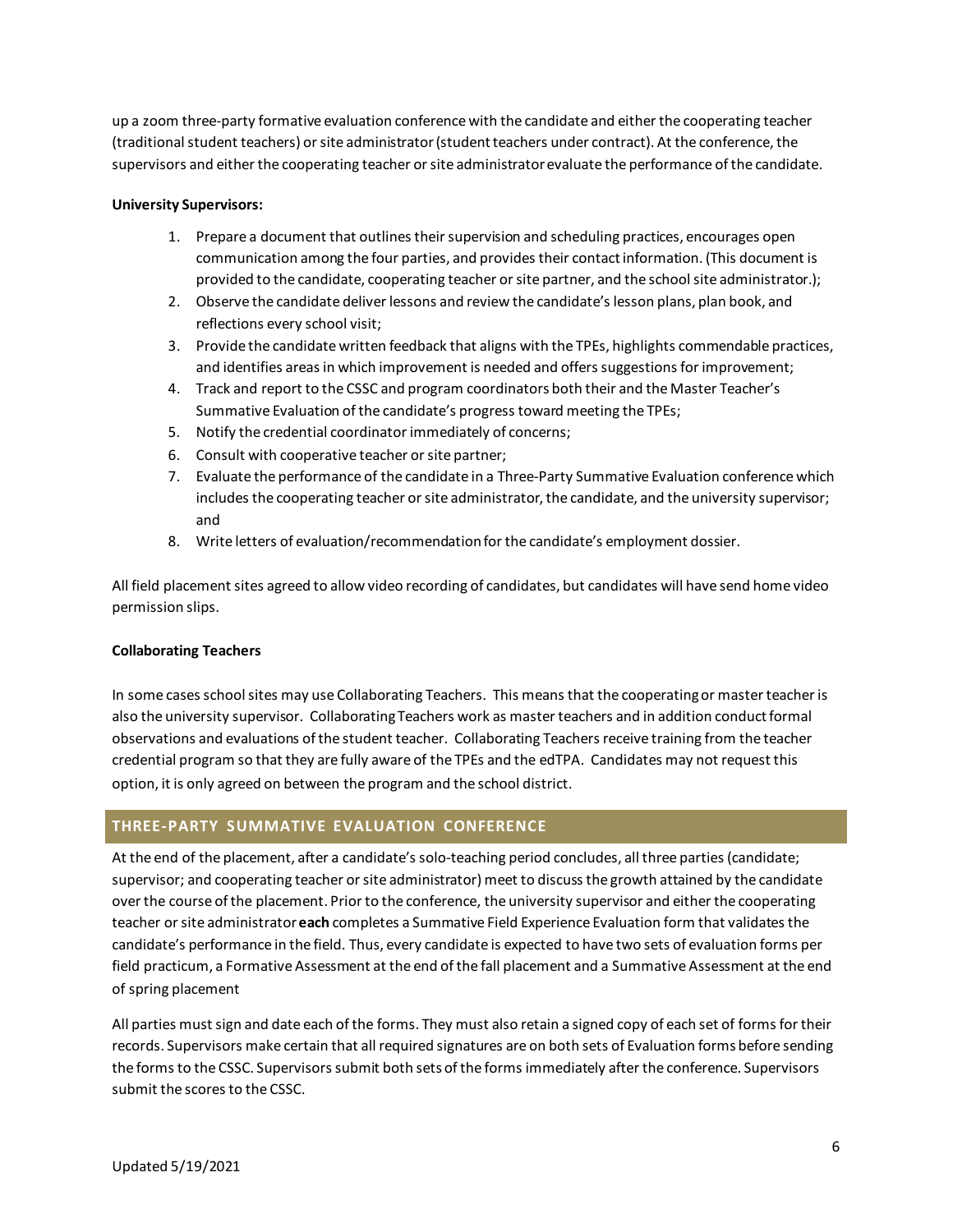### <span id="page-6-0"></span>**PROCEDURES FOR UNSATISFACTORY FIELD EXPERIENCE**

In cases where a candidate is not performing at a level that will lead to successful completion of field work the following processes shall be followed. The intent of these processes is always to help the candidate succeed and therefore seeks a positive outcome. At the same time, the program has a responsibility to ensure that the education of pk-12 students in field placement sites is not harmed by student teachers.

Should the university supervisor determine that the candidate's performance may **not** warrant credit, early in the process, the university supervisor will:

- 1. Discuss the situation with the candidate and inform the candidate of the possibility that no credit may be awarded;
- 2. Discuss the situation with the credential coordinator and, if necessary, arrange for a formal observation of the candidate by the credential coordinator or her/his designee;
- 3. Conduct a three-party conference with the candidate, the cooperating teacher (traditional student teacher), and the university supervisor. If the candidate is under contract, the three-way conference will include the site administrator/designee. If appropriate, the credential coordinator and/or site administrator may also participate in this conference.

During the conference, the university supervisor and cooperating teacher / site administrator should:

- 1. Specify the areas in which the candidate is making unsatisfactory progress;
- 2. Describe, as specifically as possible, the changes that the candidate must make to earn credit;
- 3. Provide a timeline for improvement;
- 4. Clarify what the university supervisor and cooperating teacher/ site administrator will do to help the candidate succeed and describe other resources that the candidate may need to draw upon;
- 5. Answer all questions posed by the candidate.

After the conference the university supervisor will:

- Prepare an Improvement Plan that outlines #2 and #3 from the conference. Copies are to be sent to the cooperating teacher, site administrator, credential coordinator, the candidate's credential file, and the department chair.
- If a candidate refuses the Improvement Plan they may be subject to declassification from the program.
- A candidate may appeal an Improvement Plan by submitting a written appeal to the program coordinator and department chair with 5 working days of receiving such a plan. The appeal will only be accepted in the form of a PDF attached to an email.

The university supervisor and cooperating teacher or site partner should continue to observe the candidate regularly and document the candidate's performance. The site administrator may also be asked to provide additional observation/documentation.

The credential coordinator, after consultation with the university supervisor, should select from the following options:

- 1. Counsel the candidate to repeat the field experience;
- 2. Counsel the candidate to investigate other career choices and formally withdraw from the credential program;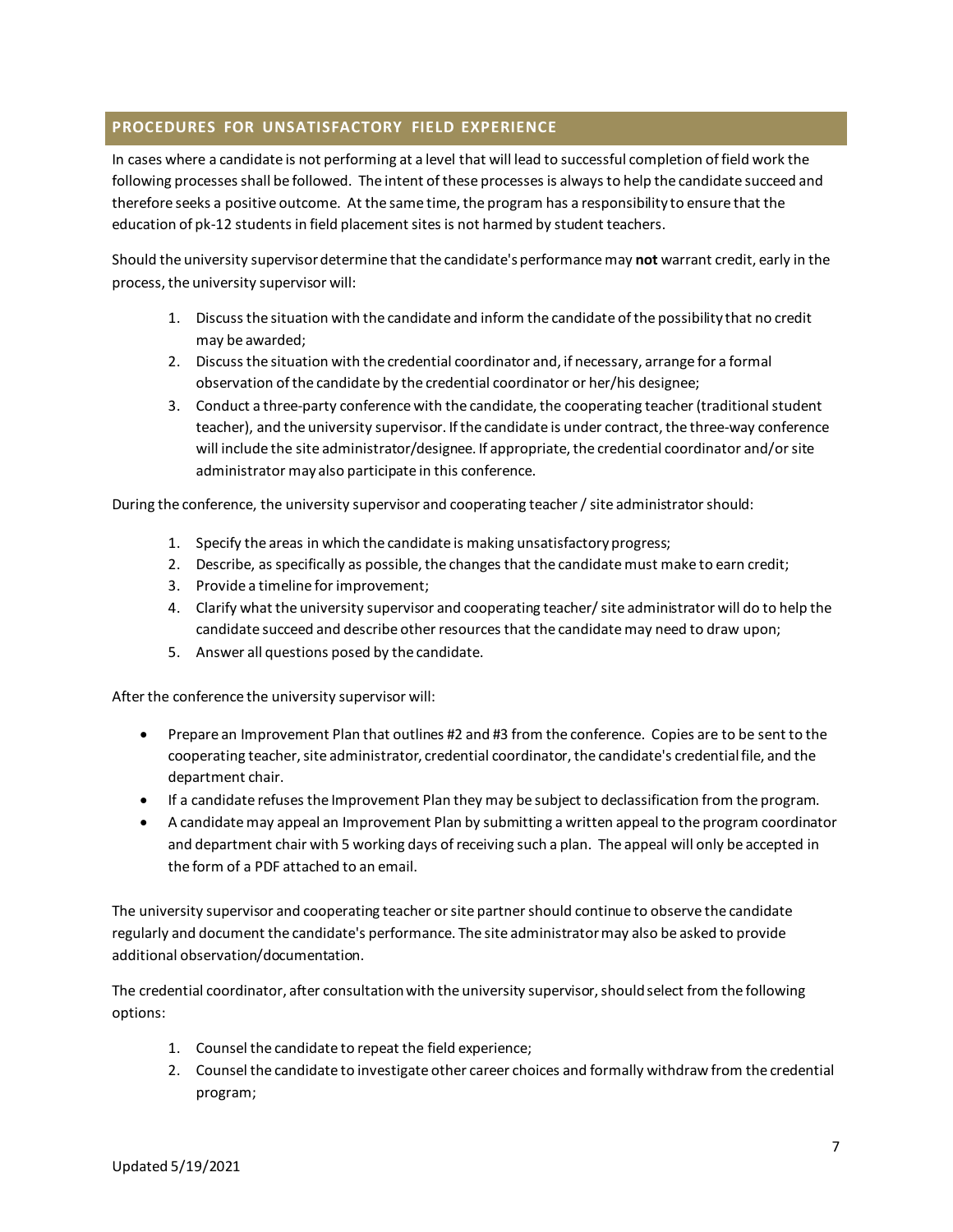3. Seek to declassify the candidate from the program/university.

**A student may be declassified for cause at any time by the Chair of the department with the concurrence of the Dean of the College of Education and Allied Studies.** 

## <span id="page-7-0"></span>**COOPERATING TEACHERS**

Cooperating teachers acquaint candidates with the classroom by:

- 1. Providing a class list and seating chart to the candidate;
- 2. Involving the candidate in class activities; and
- 3. Welcoming the candidate to attend school and district professional development programs and meetings.

Cooperating teachers engage the student teacher in planning the instructional program for the class. They also:

- 1. Conference with the candidate at least once per week and give daily guidance and feedback;
- 2. Require the candidate to submit lesson plans at least one full day in advance of teaching;
- 3. Review lesson plans with the candidate prior to teaching;
- 4. Provide opportunities for the candidate to complete course assignments that may regard teaching lessons that do not correspond to the textbook program or curriculum.

Cooperating teachers evaluate candidates and complete a Summative Field Experience Evaluation Form after the candidate completes his/her solo-teaching period.

At the end of the placement, cooperating teachers participate with the university supervisor and the candidate in a three-party evaluation conference at which time they share their impressions of the candidate's growth as a student teacher and potential as a professional educator.

Cooperating teachers are expected to immediately request a three-party evaluation conference **early** in the CSUEB semester, if they are concerned about the candidate's competence or commitment to teaching. They may recommend that a candidate be suspended from student teaching if the candidate does not satisfactory demonstrate progress in meeting the TPEs. A cooperating teacher or school site administrator does not have to provide a reason when requesting candidate removal. Such an action will generate an Intent to Dismiss letter.

## <span id="page-7-1"></span>**RESPONSIBILITIES AS STUDENT TEACHERS**

Candidates must be ready to provide their field site administrators and support providers:

- 1. A copy of their current Certificate of Clearance;
- 2. A copy of their valid negative TB report;
- 3. A copy of their immunization report;
- 4. Their current telephone number and e-mail address;
- 5. The name and contact information of their Supervisor.

In addition to adhering to school rules, policies and professional obligations, each candidate is also expected to: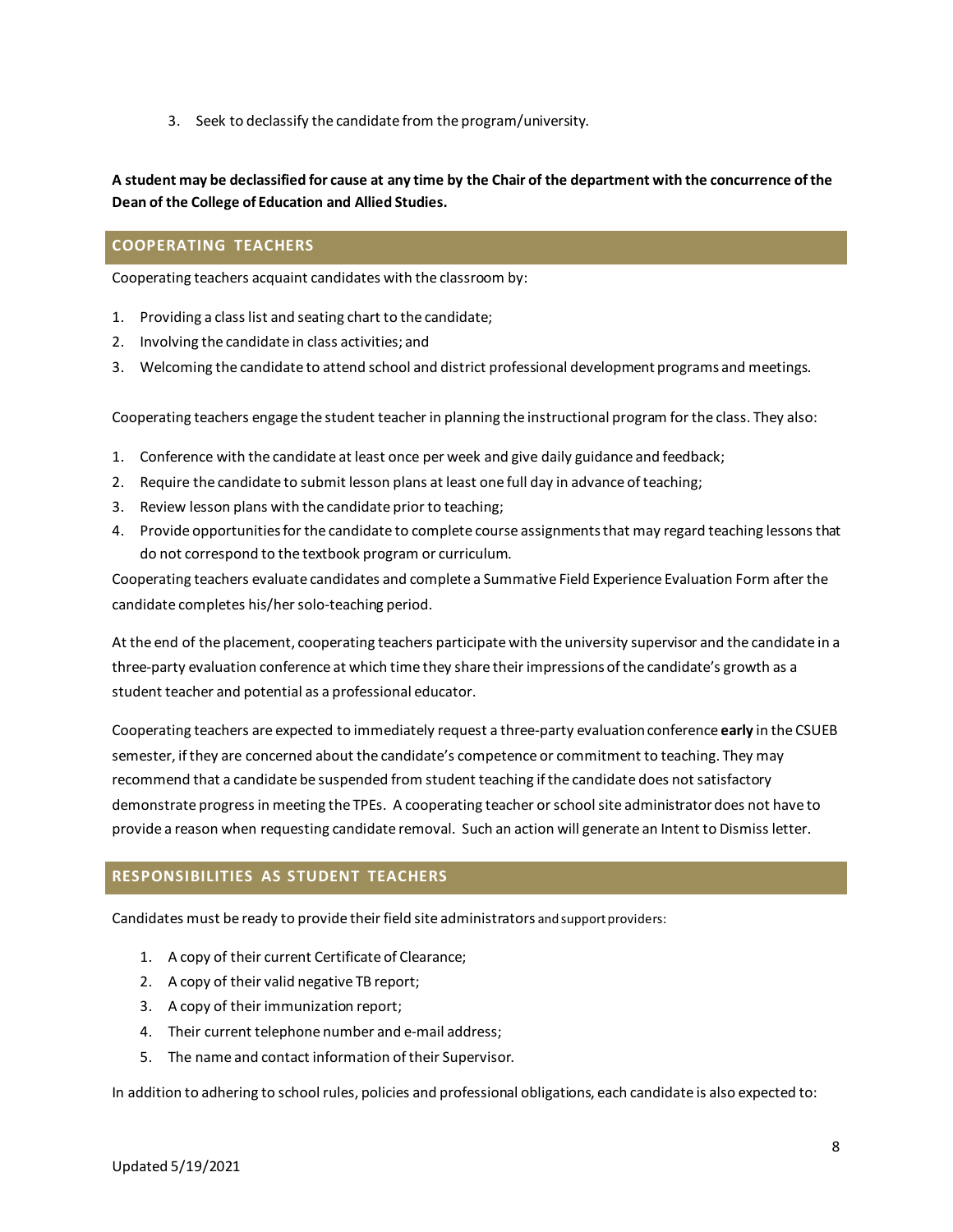- 1. Report for student teaching as scheduled for their team;
- 2. Become acquainted with school personnel and facilities;
- 3. Arrive at the school on time, be prepared to teach, and have all lesson plans and materials ready for the day;
- 4. Assist in emergency situations as the school site (e.g., step in for a short-time to supervise students);
- 5. Attend faculty meetings, *Back to School Night, Open House*, and other school functions provided that the events do not conflict with courses;
- 6. Participate in weekly instructional scheduling and lesson planning with cooperating teacher and/or site partner;
- 7. Schedule lesson evaluations and conferences with university supervisor, cooperating teacher, and /orsite partner;
- 8. Present to cooperating teacher, site partner, and/or university supervisor at least 24 hours in advance of teaching: a) courses of study; b) unit outlines; c) instructional plans; and/or d) other materials that demonstrate satisfactory evidence of lesson preparation;
- 9. Maintain accounts in Time to Track;
- 10. Maintain an e-portfolio;
- 11. Lesson Planning: Have lesson plans done at least a day (preferably several days) ahead of time and share these with your master teacher at least one day in advance of teaching;

*Failure to meet one's student teaching responsibilities may result in disqualification from the program.*

## <span id="page-8-0"></span>**SUBSTITUTE TEACHING & STRIKE POLICIES**

#### **Substitute Teaching Procedures**

#### **Candidates may serve as substitute teachers under the following conditions:**

- 1. The candidate must complete: a district teaching position application; a 30-Day Emergency Substitute Teaching Permit application through the school district; and other requirements as specified by the district
- 2. Candidates may serve as substitutes for their cooperating teacher. Candidates may serve as substitutes for other teachers if the assignment does not conflict with their regularly scheduled field work.
- 3. Candidates must be paid for their work as substitute teachers. If candidates are not paid they should contact the Department Chair immediately.
- 4. It is the responsibility of the candidate to make sure that substitute teaching does not interfere with university coursework.
- 5. Substitute assignments over five contiguous days must be approved by the Program Coordinator.

#### **Strike Situation Policy**

#### **Student Teachers**

If the teachers in a school district are involved in a strike, then the field experience placements in that district shall be suspended. Candidates shall no longer go to their school sites during the period of the strike. Candidates should contact the credential coordinator. If the length of the strike will make it impossible for candidates to fulfill the